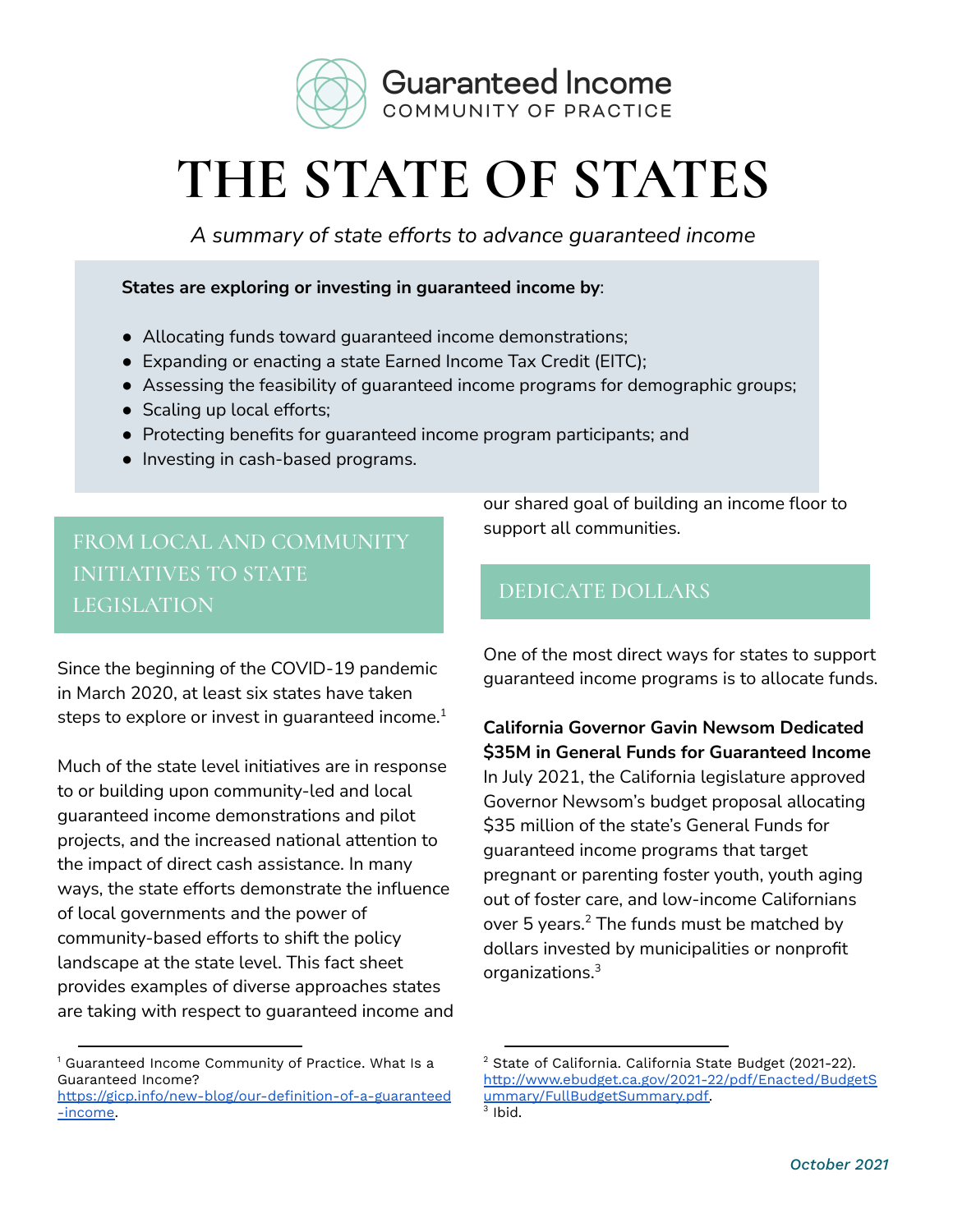The budget passed unanimously in the House and Senate, signaling support on both sides of the aisle for guaranteed income. The state funding support comes shortly after the release of the initial findings of the first year of the Stockton Economic Empowerment [Demonstration](https://www.stocktondemonstration.org/) (SEED), the first mayor-led guaranteed income program. Over the last year and a half, several California cities and nonprofit organizations have launched guaranteed income programs around the state.

California is the first state to dedicate funds to guaranteed income programs. To date, most guaranteed income programs across the country have been privately funded, which has permitted targeting programs to undocumented immigrants and historically marginalized communities. Publically funded programs are under greater scrutiny when targeting racial groups and must grapple with public charge concerns when serving undocumented community members. 4 California's investment will help develop a roadmap for dealing with these pressing policy questions.

**States may consider using American Rescue Plan Act (ARPA) funding for guaranteed income programs.**

State governments will receive \$195.3 billion of the total \$350 billion in funding allocated for government entities in ARPA. Government entities receiving Fiscal Recovery Funds have broad flexibility on how best to use the funds provided under ARPA.

To date, cities and counties have used funds from the Covid Relief Fund (CRF), CARES Act, and ARPA to support cash assistance and guaranteed income programs.

As ARPA funds reach state governments, there is an opportunity to use a portion of these funds to support direct cash assistance and planned or in progress guaranteed income programs. For more information, see The Use of Public Funds for [Guaranteed](https://gicp.info/s/Public-Funding-Fact-Sheet_July-2021_Aug-2.pdf) Income [Programs](https://gicp.info/s/Public-Funding-Fact-Sheet_July-2021_Aug-2.pdf).

# ENACT OR EXPAND STATE EARNED INCOME TAX CREDITS

In response to the Covid-19 pandemic, 14 states have created or strengthened their state Earned Income Tax Credits. 5

- Colorado expanded
- Connecticut expanded
- Delaware expanded
- D.C. expanded
- Indiana expanded
- Maine expanded
- Maryland expanded
- Missouri enacted
- New Jersey expanded
- New Mexico expanded
- Oklahoma expanded
- Oregan expanded
- Puerto Rico expanded
- Washington State expanded

 $4$  U.S. Citizenship and Immigration Services (Mar 2021). Public Charge Factsheet.

<https://www.uscis.gov/archive/public-charge-fact-sheet>.

<sup>5</sup> Waxman, Samatha. Center on Budget and Policy Priorities (Oct 2021). A Record 14 States, Territories Created or Improved EITCs to Respond to COVID-19 [https://www.cbpp.org/blog/a-record-14-states-territories](https://www.cbpp.org/blog/a-record-14-states-territories-created-or-improved-eitcs-to-respond-to-covid-19)[created-or-improved-eitcs-to-respond-to-covid-19](https://www.cbpp.org/blog/a-record-14-states-territories-created-or-improved-eitcs-to-respond-to-covid-19)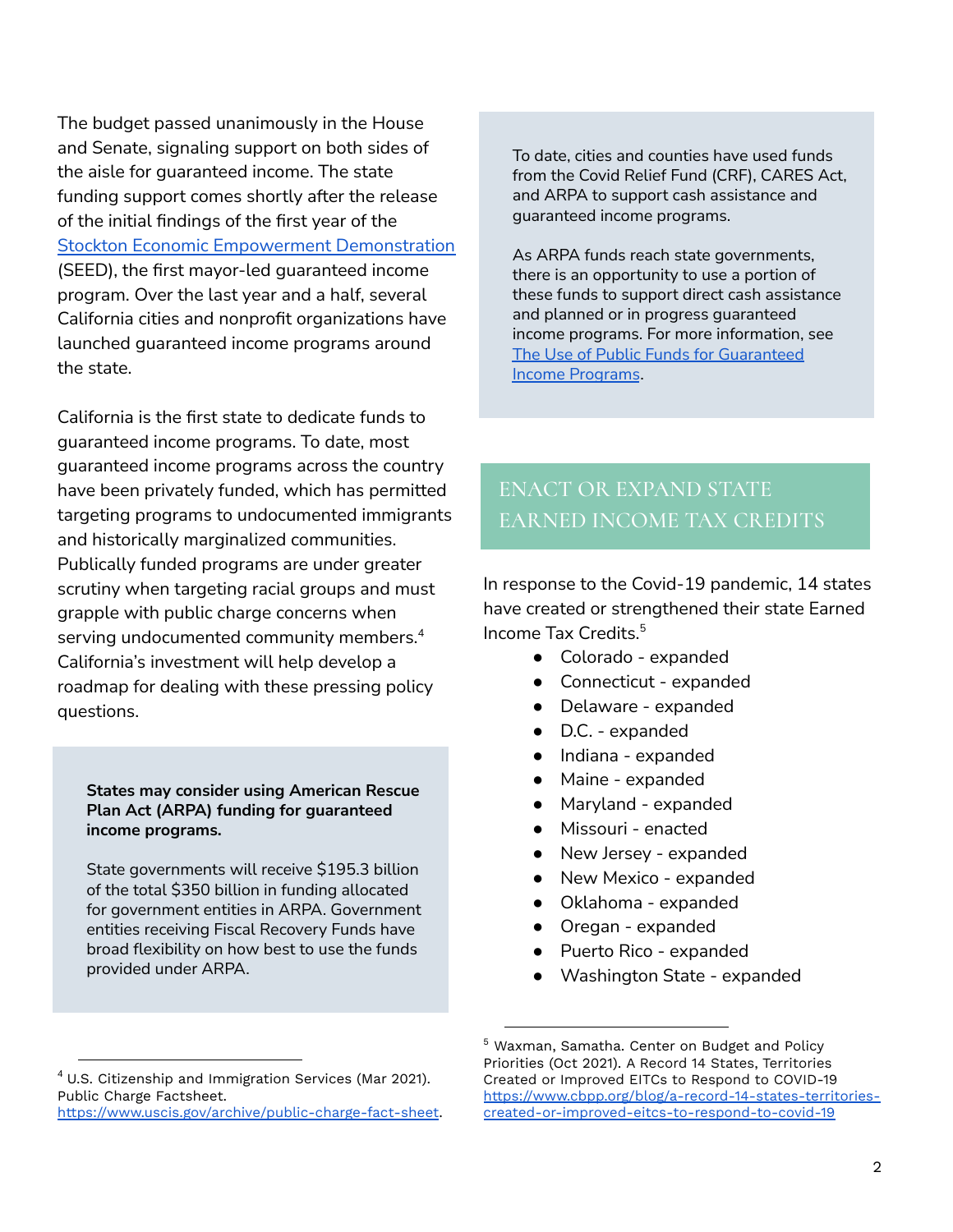Expanding or adopting a state Earned Income Tax Credit (EITC) is a way states can provide a more stable income floor for residents facing financial insecurity. The EITC reduces personal income tax liability so that low-income tax filers keep more of their income. The amount of a tax credit is determined mostly by income level, marital status, and number of dependent children. States that expanded their EITC used a combination of expanding their programs by expanding eligible populations (i.e. individuals without children and ITIN filers) and/or increasing the amount of the credit or the refundability eligibility to be more generous to lower earning workers. 6

EITC is a well-known and researched policy mechanism to reduce poverty and increase financial stability. $^7$  Historically, the EITC has been provided once a year. However, DC recently amended their EITC policy so it is not only more generous, but paid out monthly. For states looking to explore the benefits of direct cash, creation, expansion, and modernization of an EITC can be a tool.

## ASSESS FEASIBILITY

States can assess the feasibility of a guaranteed income program, either for a subset of the population or a specific community or at scale.

## **Maine Legislature Recommends Basic Income Study Committee**

The Maine legislature established an initial committee to study the feasibility of creating basic income security in November 2020 under [Legislative](https://www.mainelegislature.org/legis/bills/display_ps.asp?ld=1324&PID=1456&snum=129) Document 1324.<sup>8</sup> The committee, composed of six members of the legislature and five members of the public, was charged with determining the feasibility and impact of direct cash payments. $^9$  The committee's three key findings were:

- There is a clear correlation between a guaranteed basic income program and a reduction in poverty. In all of the case studies, there was a positive impact of lifting people out of poverty and creating more financial stability;
- The lack of integration and coordination of our safety net programs is a deterrent to those most in need; and
- Providing an orientation for non-legislative members on a legislative study committee, commission or task force ensures the public is truly represented and a full partner in the study process. 10

The committee recommended further efforts to design and implement a guaranteed income program.

<sup>6</sup> Ibid.

 $7$  Maag, Elaine. Congdon, William. Yau, Eunice. Center for Budget and Policy Priorities. The Earned Income Tax Credit: Program Outcomes, Payment Timing, and Next Steps for Research (Feb 2021).

[https://www.urban.org/sites/default/files/publication/1037](https://www.urban.org/sites/default/files/publication/103722/the-earned-income-tax-credit-program-outcomes-payment-timing-and-next-steps-for-research.pdf) [22/the-earned-income-tax-credit-program-outcomes-pa](https://www.urban.org/sites/default/files/publication/103722/the-earned-income-tax-credit-program-outcomes-payment-timing-and-next-steps-for-research.pdf) [yment-timing-and-next-steps-for-research.pdf](https://www.urban.org/sites/default/files/publication/103722/the-earned-income-tax-credit-program-outcomes-payment-timing-and-next-steps-for-research.pdf)

<sup>8</sup> Maine State Legislature. (Jun 2019). LD 1324. [https://www.mainelegislature.org/legis/bills/display\\_ps.as](https://www.mainelegislature.org/legis/bills/display_ps.asp?ld=1324&PID=1456&snum=129) [p?ld=1324&PID=1456&snum=129](https://www.mainelegislature.org/legis/bills/display_ps.asp?ld=1324&PID=1456&snum=129).

 $10$  Ibid. <sup>9</sup> Maine State Legislature. (Nov 2020). Committee To Study the Feasibility of Creating Basic Income Security. [http://legislature.maine.gov/doc/4674.](http://legislature.maine.gov/doc/4674)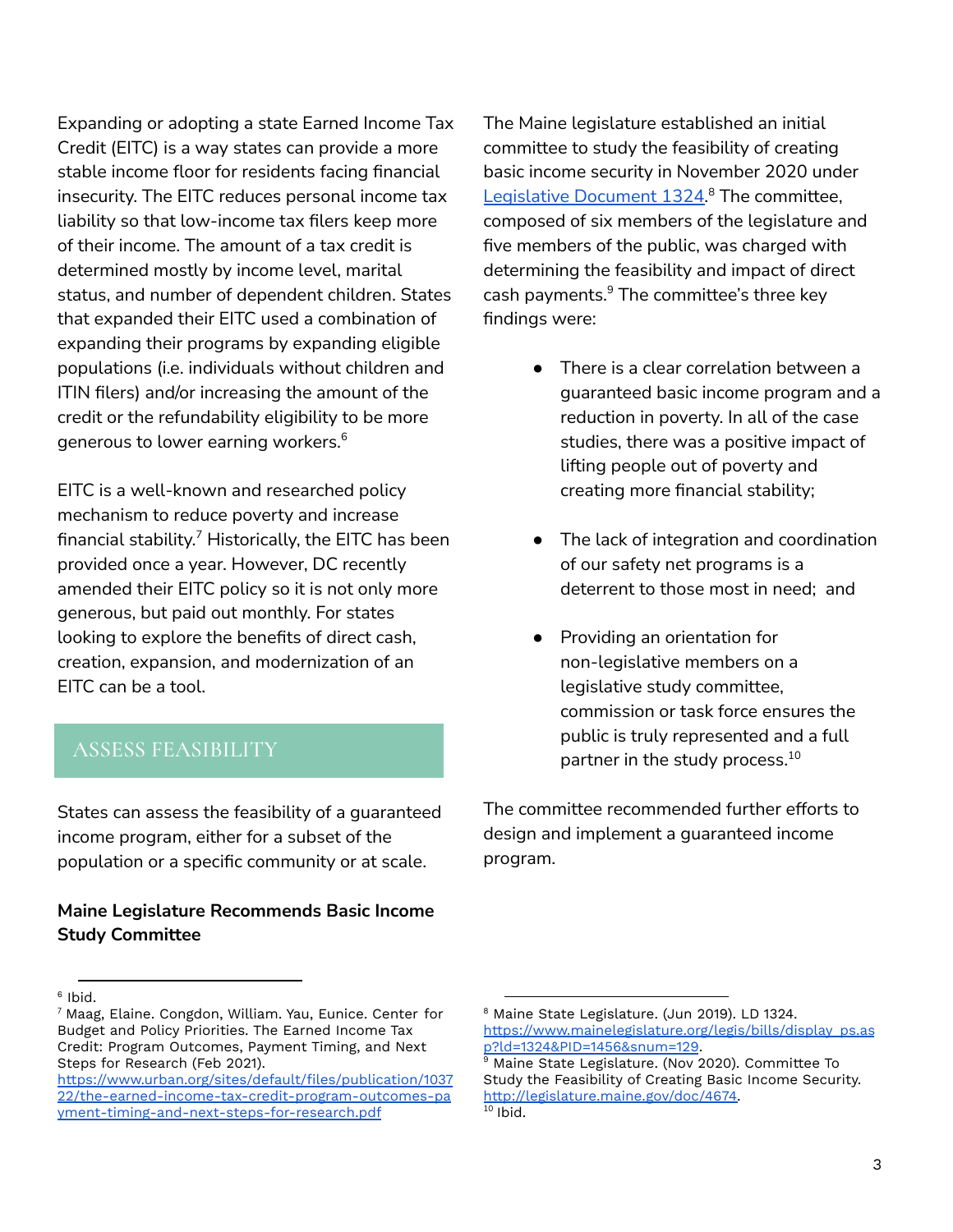Signed by Governor Mills on July 6, [Legislative](http://legislature.maine.gov/legis/bills/display_ps.asp?LD=1603&snum=130)  $Document 1603<sup>11</sup>$  $Document 1603<sup>11</sup>$  implements the recommendations of the study committee. The legislation provides leadership in identifying programs and ways to provide direct cash benefits to Maine residents.

## **Washington Feasibility Assessment**

In 2021, the Washington State Legislature passed the <u>[Appropriations](https://app.leg.wa.gov/billsummary?BillNumber=5092&Initiative=false&Year=2021) Bill ESSB 5092</u>12 which contained a provision that directed Department of Social and Health Services—Economic Services Administration and Governor Inslee's Poverty Reduction Workgroup  $13$  to develop a Universal Basic Income Feasibility Study by June 1, 2022.

The Poverty Reduction Workgroup seeks to center equity and people and communities historically excluded from social and economic well-being in the policy and program development for this work. To center lived experiences and those most likely to benefit from a guaranteed income, the work is being led by:

● The strategic team, composed of state and community partners that advocate, represent, and are run by individuals who represent marginalized communities such as, the State Ethnic and Racial, LGBTQ, and Women's Commissions, the Business Resource Groups, and the Interagency Committee on State Employed Women. This group will provide the organizational perspective to support the

 $11$  Maine State Legislature. (April 2021). LD 1603. [https://legislature.maine.gov/legis/bills/getPDF.asp?paper](https://legislature.maine.gov/legis/bills/getPDF.asp?paper=HP1192&item=1&snum=130) [=HP1192&item=1&snum=130.](https://legislature.maine.gov/legis/bills/getPDF.asp?paper=HP1192&item=1&snum=130)

recommendations and perspectives of the steering committee; and

● The steering committee, composed of a diverse group of individuals who stand to benefit the most from a basic income program. Like the steering committee for the 10-Year Plan, this group will drive the work and are considered equal partners in this work.

# SCALE UP LOCAL EFFORTS

States may also support the scaling up of local efforts to support more state residents or explore how local programs may work at the state scale. California is considering expanding guaranteed income programs that serve youth aging out of foster care and Massachusetts proposed a program with broad eligibility for low-income residents. Both of these pieces of legislation build on local efforts.

## **California**

<u>[California](https://leginfo.legislature.ca.gov/faces/billNavClient.xhtml?bill_id=202120220SB739) Senate Bill 739</u>14 would establish a guaranteed income program of \$1,000 a month for three years for youth aging out of the Extended Foster Care system.<sup>15</sup> Children and teens in foster care are already populations the state has taken responsibility for, and this is a natural extension of the role the state already plays. The payments would be unconditional and to the extent permissible by law, be excluded from income eligibility for other public benefits.

<sup>12</sup> [Washington](https://app.leg.wa.gov/billsummary?BillNumber=5092&Initiative=false&Year=2021) State Legislature. (May 2021). SB 5092. [https://app.leg.wa.gov/billsummary?BillNumber=5092&Initi](https://app.leg.wa.gov/billsummary?BillNumber=5092&Initiative=false&Year=2021) [ative=false&Year=2021.](https://app.leg.wa.gov/billsummary?BillNumber=5092&Initiative=false&Year=2021)

<sup>&</sup>lt;sup>13</sup> Poverty Reduction Work Group. Dismantle Poverty in Washington. <https://dismantlepovertyinwa.com/>.

<sup>&</sup>lt;sup>14</sup> California State Legislature. (Aug. 2021). SB 739. [https://leginfo.legislature.ca.gov/faces/billNavClient.xhtml](https://leginfo.legislature.ca.gov/faces/billNavClient.xhtml?bill_id=202120220SB739) [?bill\\_id=202120220SB739](https://leginfo.legislature.ca.gov/faces/billNavClient.xhtml?bill_id=202120220SB739).

<sup>&</sup>lt;sup>15</sup> California State Legislature. (Aug 2021). SB 739. [https://leginfo.legislature.ca.gov/faces/billNavClient.xhtml](https://leginfo.legislature.ca.gov/faces/billNavClient.xhtml?bill_id=202120220SB739) [?bill\\_id=202120220SB739](https://leginfo.legislature.ca.gov/faces/billNavClient.xhtml?bill_id=202120220SB739).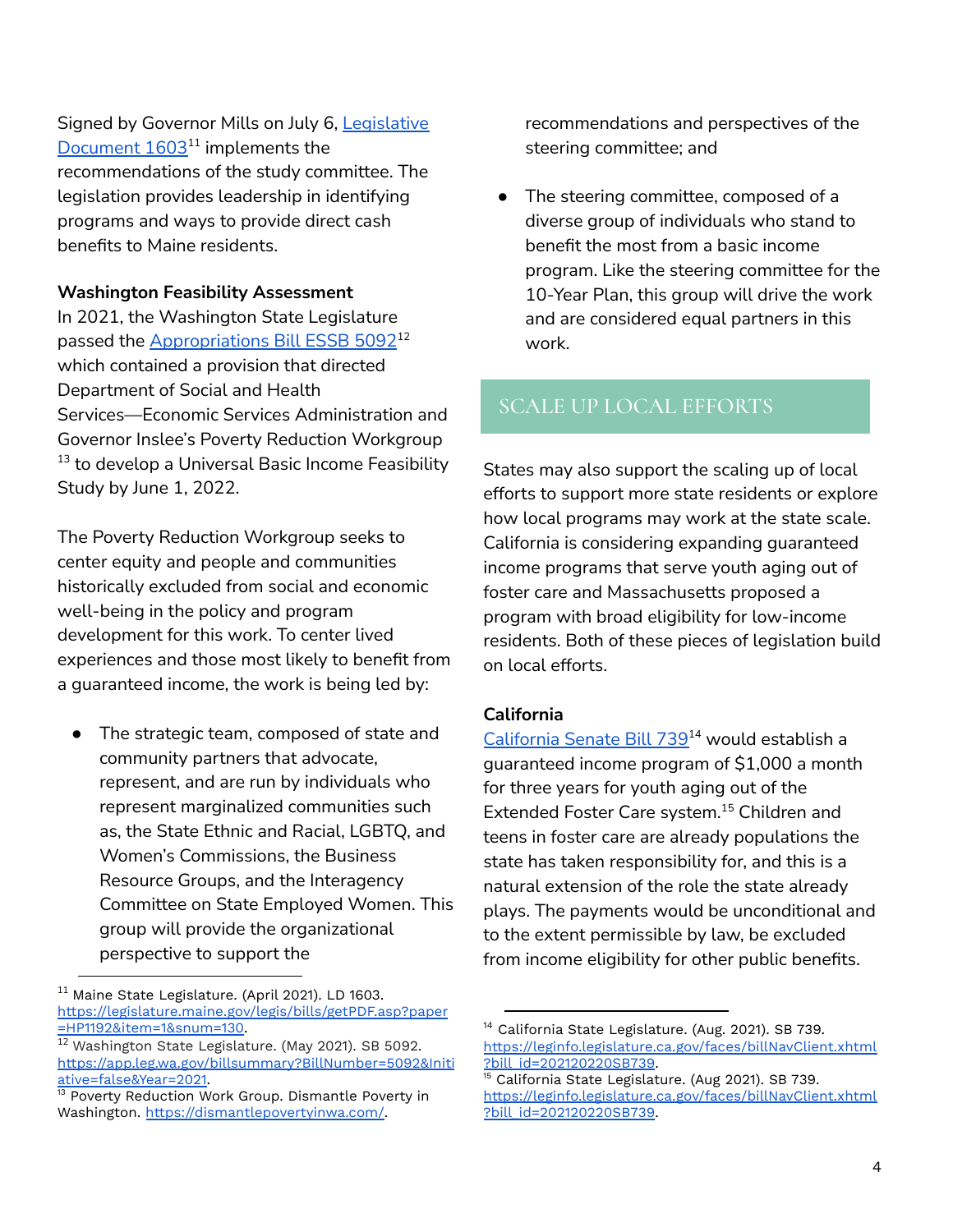This proposal builds on the guaranteed income program in Santa Clara, CA, the first publicly-funded guaranteed income demonstration, which provides \$1,000 a month to 24-year olds no longer eligible for foster assistance. The program began in 2020. 16

#### **Massachusetts**

[Massachusetts](https://malegislature.gov/Bills/191/HD3646) bill H.1632, proposed during the 2019-2020 legislative session, intended to "establish and implement a pilot program to demonstrate the individual, family, and community economic impacts and state-level cost savings of a universal basic income."<sup>17</sup> The program would have provided 100 Massachusetts residents \$1,000 a month for three years and studied the impact on individuals and communities. The Massachusetts proposal outlined that among other key questions, the study would consider "how universal basic income could be used to address historic and contemporary inequalities, including, but not limited to, institutional racism" — one of the few states to link the potential impact of guaranteed income to racial inequality.

# PROTECT PUBLIC BENEFITS

Guaranteed income pilot programs that include participants eligible for public benefits face a common challenge: mitigating the loss of public benefits. Guaranteed income is intended to promote greater economic security for

beneficiaries, therefore protecting public benefits is critical. Those receiving public benefits have often cited the fragility and tenuous nature of public benefits and how small increases in cash can impact eligibility. Practitioners and policymakers launching guaranteed income programs have experienced similar challenges while establishing programs and attempting to protect benefits. For more information, see [The](https://gicp.info/s/Benefits-Fact-SheetJune-2021.pdf) Benefits Cliff and [Guaranteed](https://gicp.info/s/Benefits-Fact-SheetJune-2021.pdf) Income.

In response to these challenges, three states have proposed legislation to direct agencies to exclude cash disbursements from guaranteed income pilot programs from income. As of June 2021, Illinois' legislation has been the only one to pass. Protecting the loss of benefits is one of the most difficult challenges for community-based organizations, nonprofits, and even local governments to navigate. State leaders' efforts to protect benefits at the state level helps support nonprofit and municipal leaders' launching guaranteed income programs.

#### **Illinois**

Passed in August 2019, Illinois [Senate](https://www.ilga.gov/legislation/fulltext.asp?DocName=&SessionId=108&GA=101&DocTypeId=SB&DocNum=1735&GAID=15&LegID=119051&SpecSess=&Session=) Bill 1735  $^{18}$  directs the Department of Human Services and local governmental agencies to exclude financial assistance, including wages, cash transfers, or gifts, provided to a person who is enrolled in a program or research project from consideration for public benefits. The bill allows participants in guaranteed income pilot programs to receive cash transfer without state and local benefits being reduced. The protection extends up to 60 months of participation in the program or research projects.

<sup>&</sup>lt;sup>16</sup> County of Santa Clara. (Jun 2021). County of Santa Clara Extends Basic Income Program Young Adults Transitioning Out of Foster Care.

[https://news.sccgov.org/news-release/county-santa-clara](https://news.sccgov.org/news-release/county-santa-clara-extends-basic-income-program-young-adults-transitioning-out-foster) [-extends-basic-income-program-young-adults-transition](https://news.sccgov.org/news-release/county-santa-clara-extends-basic-income-program-young-adults-transitioning-out-foster) [ing-out-foster](https://news.sccgov.org/news-release/county-santa-clara-extends-basic-income-program-young-adults-transitioning-out-foster).

<sup>&</sup>lt;sup>17</sup> Massachusetts State Legislature. (Nov 2020). HB 1632. As of May 20, 2021, this bill failed to pass out of committee. <https://malegislature.gov/Bills/191/HD3646>.

 $^{18}$  Illinois General Assembly. (Aug 2019). SB 1735. [https://www.ilga.gov/legislation/fulltext.asp?DocName=&S](https://www.ilga.gov/legislation/fulltext.asp?DocName=&SessionId=108&GA=101&DocTypeId=SB&DocNum=1735&GAID=15&LegID=119051&SpecSess=&Session=) [essionId=108&GA=101&DocTypeId=SB&DocNum=1735&GAID](https://www.ilga.gov/legislation/fulltext.asp?DocName=&SessionId=108&GA=101&DocTypeId=SB&DocNum=1735&GAID=15&LegID=119051&SpecSess=&Session=) [=15&LegID=119051&SpecSess=&Session=](https://www.ilga.gov/legislation/fulltext.asp?DocName=&SessionId=108&GA=101&DocTypeId=SB&DocNum=1735&GAID=15&LegID=119051&SpecSess=&Session=).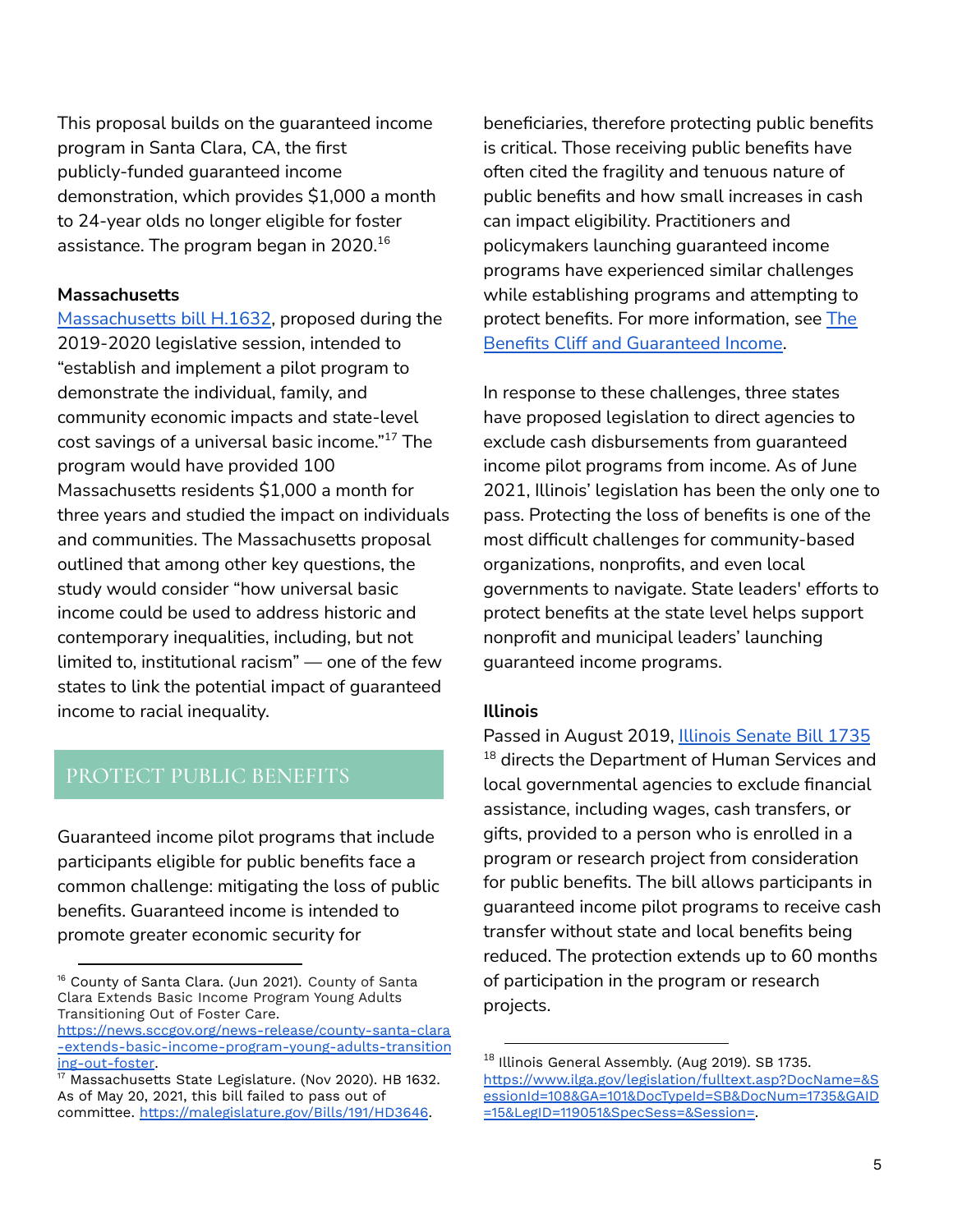## **New York**

<u>New York [Senate](https://www.nysenate.gov/legislation/bills/2021/s5759) Bill 5759</u>19 is intended to protect the participants in a cash transfer program to support homeless and runaway youth by exempting "certain income and resources provided to persons enrolled in certain pilot programs with direct cash transfers in determining eligibility for public assistance benefits." This legislation would apply only to the specific program participants. While this language limits the scope of protection for other populations, advocates may consider using this precedent to advocate for the populations they are targeting in their guaranteed income program or push for a general protection for people across all programs.

## **California**

Introduced by Assemblymember Low, [California](https://leginfo.legislature.ca.gov/faces/billNavClient.xhtml?bill_id=202120220AB1338) [Assembly](https://leginfo.legislature.ca.gov/faces/billNavClient.xhtml?bill_id=202120220AB1338) Bill 1338<sup>20</sup> would require organizations and entities providing "financial assistance", defined as unconditional, monthly cash payments, to register with the State Department of Social Services. Under the bill, the cash disbursements provided by these programs would not be considered income or resources in determining residents' eligibility for public benefits. The programs must be a demonstration or research program and the period of the cash transfer cannot exceed 60 months.

## INVEST IN CASH-BASED PROGRAMS

Finally, states are exploring or investing in other cash-based policies and programs intended to strengthen economic security and mobility, such as baby bonds and the Earned Income Tax Credit (EITC).

#### **Connecticut Baby Bond Program**

 $\frac{\text{House Bill } 6690^{21}}{\text{Number of the provided HTML}}$  $\frac{\text{House Bill } 6690^{21}}{\text{Number of the provided HTML}}$  $\frac{\text{House Bill } 6690^{21}}{\text{Number of the provided HTML}}$ , which passed on June 30th, will invest \$50 million a year in its "baby bonds" program over the next 12 years, setting aside a \$3,200 bond each for about 16,000 Medicaid-eligible children annually. Each child is expected to receive \$10,000 after turning 18. 22 The cash can be used only for specific purposes like education expenses, buying a home, retirement, or starting a business. <sup>23</sup> The program is intended to close the state's wealth gap, which is one of the widest in the nation. While there are conditions set on the use of the funds, the program can be a building block for other cash based policies like guaranteed income which have few restrictions.

## **CONCLUSION**

This factsheet offers examples of ongoing state efforts to advance greater economic security for their residents through guaranteed income and other cash-based programs with the hope to inspire other state leaders to consider possibilities within their states.

 $22$  Ibid.

<sup>20</sup> California State Legislature. (Mar. 2021). AB 1338. [https://leginfo.legislature.ca.gov/faces/billNavClient.xhtml](https://leginfo.legislature.ca.gov/faces/billNavClient.xhtml?bill_id=202120220AB1338) [?bill\\_id=202120220AB1338](https://leginfo.legislature.ca.gov/faces/billNavClient.xhtml?bill_id=202120220AB1338). <sup>19</sup> New York State Senate. (Mar. 2021). Senate Bill S5759B. <https://www.nysenate.gov/legislation/bills/2021/s5759>.

<sup>&</sup>lt;sup>21</sup> State of Connecticut General Assembly. (Jan 2021). Bill No. 6690.

[https://www.cga.ct.gov/2021/TOB/H/PDF/2021HB-06690-R](https://www.cga.ct.gov/2021/TOB/H/PDF/2021HB-06690-R00-HB.PDF) [00-HB.PDF.](https://www.cga.ct.gov/2021/TOB/H/PDF/2021HB-06690-R00-HB.PDF)

 $23$  Ibid.